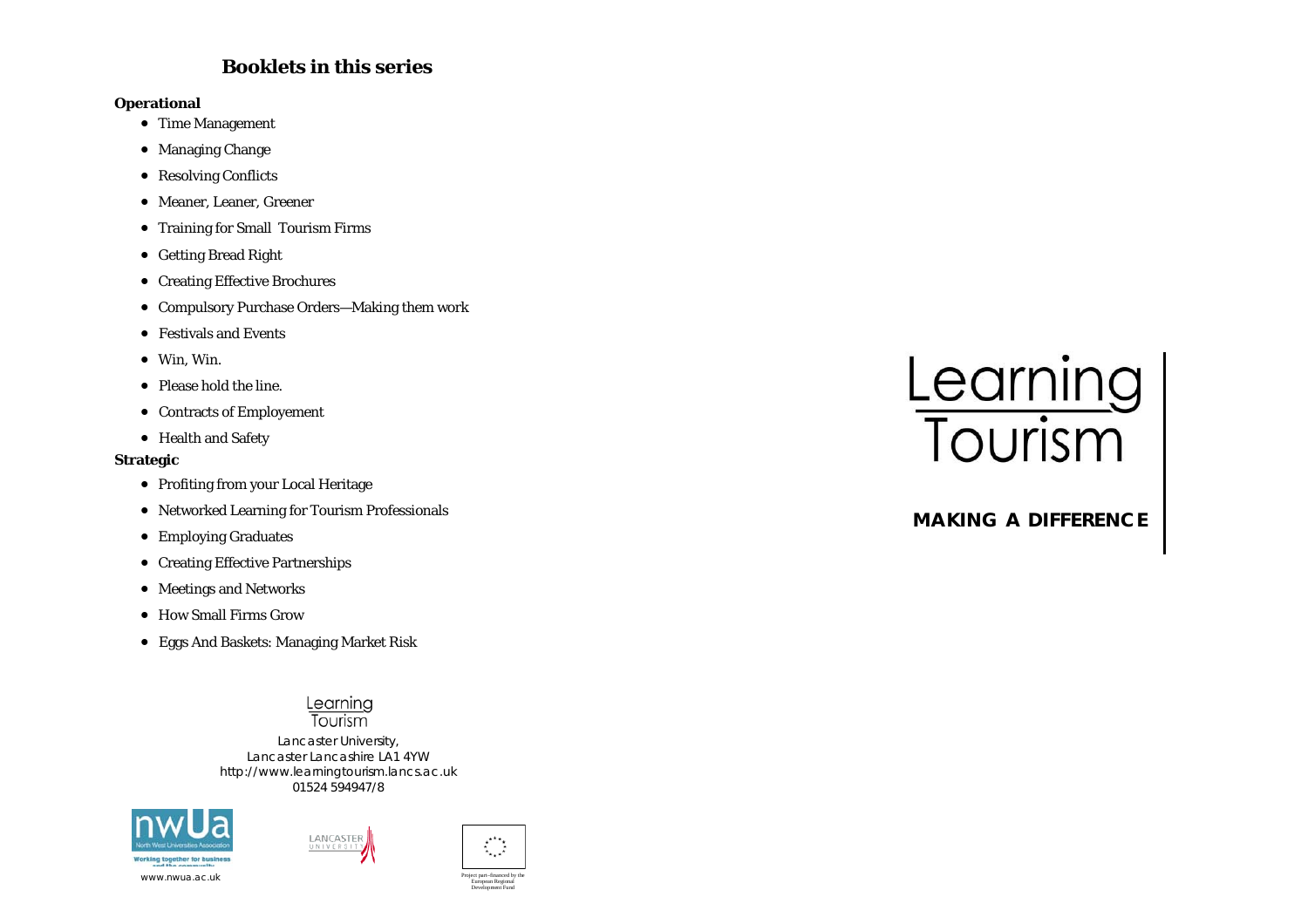

#### **FAX BACK FEED BACK 01524 847099**

#### **Welcome to Learning Tourism**

Learning Tourism is a two-year European Regional Development Funded programme which shares resources at Lancaster University with the wider community.

This series of booklets is just one element in the four activities which the project has outlined.

The others include:

- • Free 'bite-sized' small-business consultancies to help the company grow;
- •An interactive website, for the tourism industry to use - http://www.learningtourism.lancs.ac.uk
- • Action Learning sets - essentially business clubs will help like-minded business professionals come together in a relaxed forum to discuss issues from business rates, through to purchasing power, decoration tips, to menu alterations.

To find out more about how you can get involved please call **Tara Sewell o r Alan Heywood** on **01524 594947** 

> **E-mail** t.sewell@lancaster.ac.uk or a.heywood1@lancaster.ac.uk

You can send any thoughts, suggestions or criticisms about this series of booklets back to the team :

| Comments on this subject                                 |        |                                    |  |
|----------------------------------------------------------|--------|------------------------------------|--|
|                                                          |        |                                    |  |
|                                                          |        |                                    |  |
|                                                          |        | ---------------------------------- |  |
| Any suggestion for future topics of discussion?          |        |                                    |  |
|                                                          |        |                                    |  |
|                                                          |        |                                    |  |
| Have you visited our website?                            |        |                                    |  |
|                                                          |        |                                    |  |
| Have you read any of the others booklets in this series? |        |                                    |  |
|                                                          |        |                                    |  |
| Any comments?                                            |        |                                    |  |
| Name<br>Company                                          |        |                                    |  |
| <b>Address</b>                                           |        |                                    |  |
|                                                          | E-mail |                                    |  |
|                                                          |        |                                    |  |
|                                                          |        |                                    |  |

Thank you for your comments.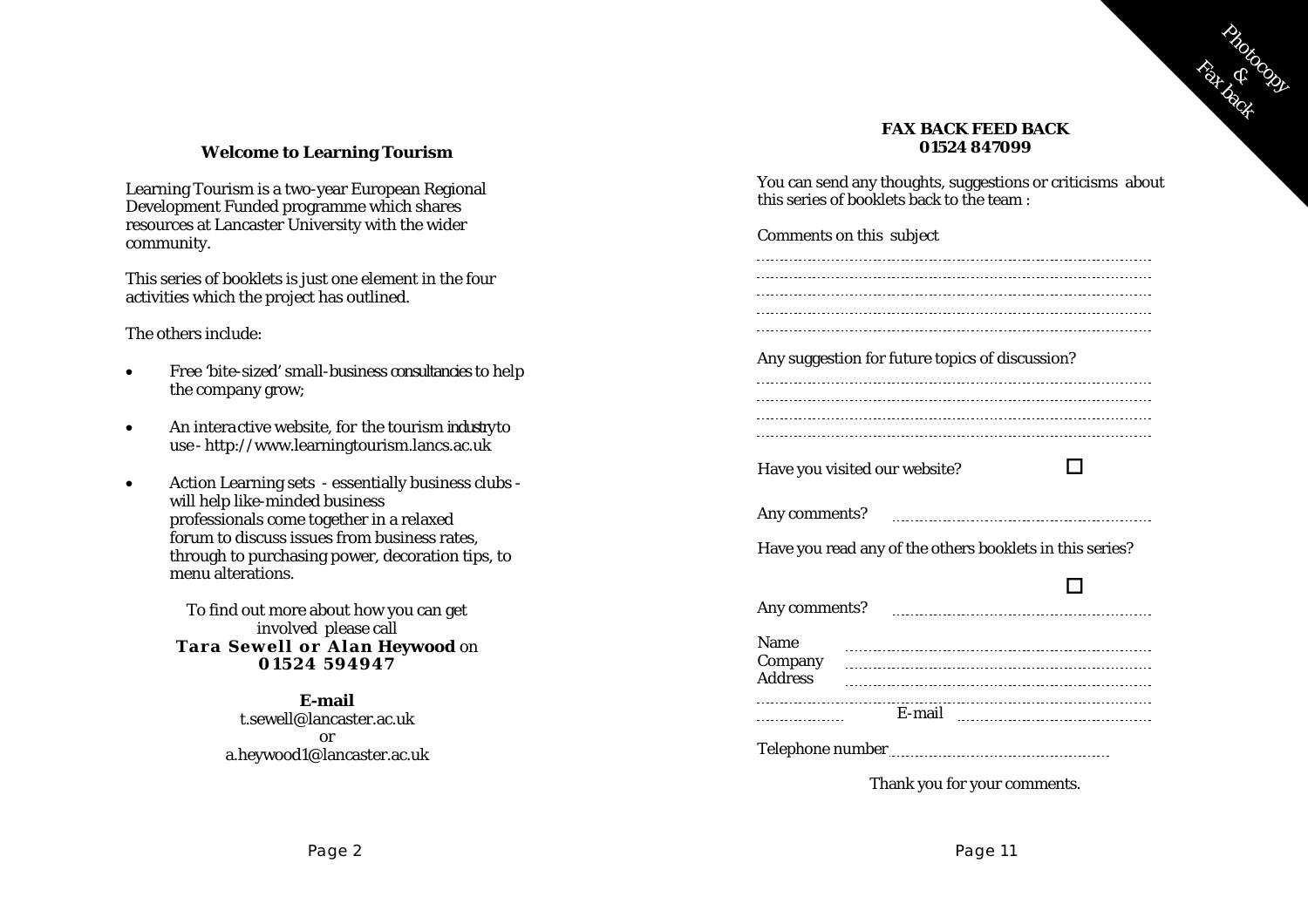#### **Better staff**

Networked learning for tourism professionals Employing graduates Training for small tourism firms Please hold the line Contracts of employment Health and safety: the basics explained

#### **Time**

Employing graduates Time management Meetings and networks

#### **Quality**

Employing graduates How small firms grow Training for small tourism firms Leaner, greener and meaner Getting the bread right Win, win Creating effective brochures Please hold the line Festivals and events Contracts of employment Health and safety: the basics explained

#### **Distinctiveness**

Profiting from your local heritage How small firms grow Getting the bread right Creating effective brochures Eggs and baskets: managing market risk Festivals and events

#### **PLEASE TAKE TIME TO GIVE FEEDBACK TO THE LEARNING TOURISM TEAM ABOUT THE TORISM BRIEFING PAPERS ON THE SHEET TO THE RIGHT**

#### **MAKING A DIFFERENCE**

#### **Aim and method**

The *Learning Tourism* project at Lancaster University was funded by the European Regional Development Fund (ERDF) to help small tourism and leisure firms improve their competitiveness. In a rapidly changing tourism sector, being responsive to new customer demands is vital. Competitive pressures force many firms out of business each year, yet finding the ideas, time and money to respond to change is always a real test of a manager's ability. This is especially true in small firms where these resources are tight.

Helping owner/managers with these problems was why *Learning Tourism* developed a series of 20 *Tourism Briefing Papers.* These are short accessible guides on how to handle some of the problems often faced by small tourism firms keen to improve their businesses. With only 20 guides, the series could not cover everything. The tourism industry is very diverse in terms of location, markets, activities and the challenges faced. Each guide was kept short enough to allow busy people to digest the material quickly. Therefore the advice was general and illustrated by practical examples, rather than tailored to each firm or covering every eventuality.

The selection of the authors for the guides was based on the need for communication to be two-way. Academic staff, who have researched these issues, have something valuable to tell managers, if only they can write clearly and appropriately. Equally, the academics need to listen to what experienced practitioners in tourism have to say as they reflect on their business careers, because that is the basis for the academics' theorising.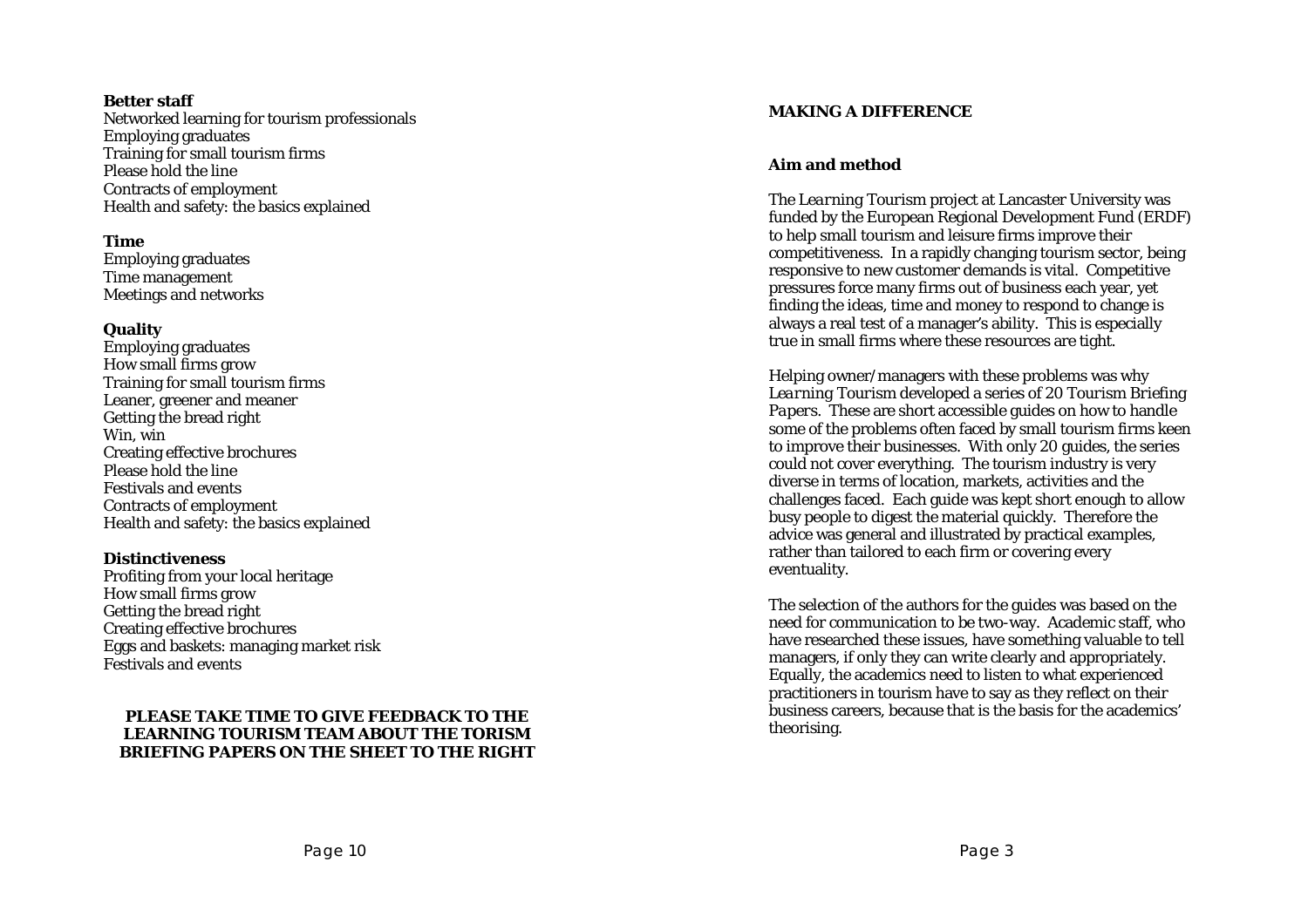## **The papers themselves**

So, the *Tourism Briefing Papers* are of two types. The seven 'strategic' papers were written by academics who have been able to stand back and reflect on the longer-term changes in tourism. Firms need not act immediately on these papers, but their ideas could form part of the background to every tourism firm's longer-term strategy for planning and investment. The 13 'operational' papers have a mix of university and industry authors who have all had considerable experience of working with a range of tourism firms. The operational papers are designed for quick wins and could – indeed should – be used soon, because they can improve most firms' competitiveness by helping implement practical solutions to day-to-day issues and introducing new methods of working. The 20 papers are listed at the end of this paper.

The full papers are all freely available from the *Learning Tourism* website at: http://learningtourism.lancs.ac.uk. Click on "Briefing Papers" on the homepage. They are available in three formats: RTF (which will print out with simple formatting on any computer); Publisher (for which you need the Microsoft Publisher program); and Adobe Acrobat PDF (for which you need that program and the paper comes out in the page order for a printed booklet).

Although each guide is deliberately short, the 20 papers together comprise many good ideas. This paper summarises the key points. Each paper was written independently of the others – to allow the authors to give their personal views on what works best, rather than following any predetermined line. Encouragingly, many of the authors reinforced six key points for improving a variety of aspects of any small tourism business:

- doing things differently;
- efficiency:
- knowing your market and how it is changing;
- distinctiveness;
- quality and pricing;
- cooperation.

## **Doing things differently**

Profiting from your local heritage Networked learning for tourism professionals Managing change Employing graduates Time management Resolving conflicts Meetings and networks Creating effective partnerships How small firms grow Leaner, greener and meaner Getting the bread right Win, win Creating effective brochures Eggs and baskets: managing market risk Please hold the line Contracts of employment Health and safety: the basics explained

#### **Knowing your changing market**

Profiting from your local heritage Meetings and networks How small firms grow Leaner, greener and meaner Getting the bread right Creating effective brochures Festivals and events

#### **Efficiency**

Networked learning for tourism professionals Managing change Time management Creating effective partnerships Training for small tourism firms Leaner, greener and meaner Win, win Please hold the line Contracts of employment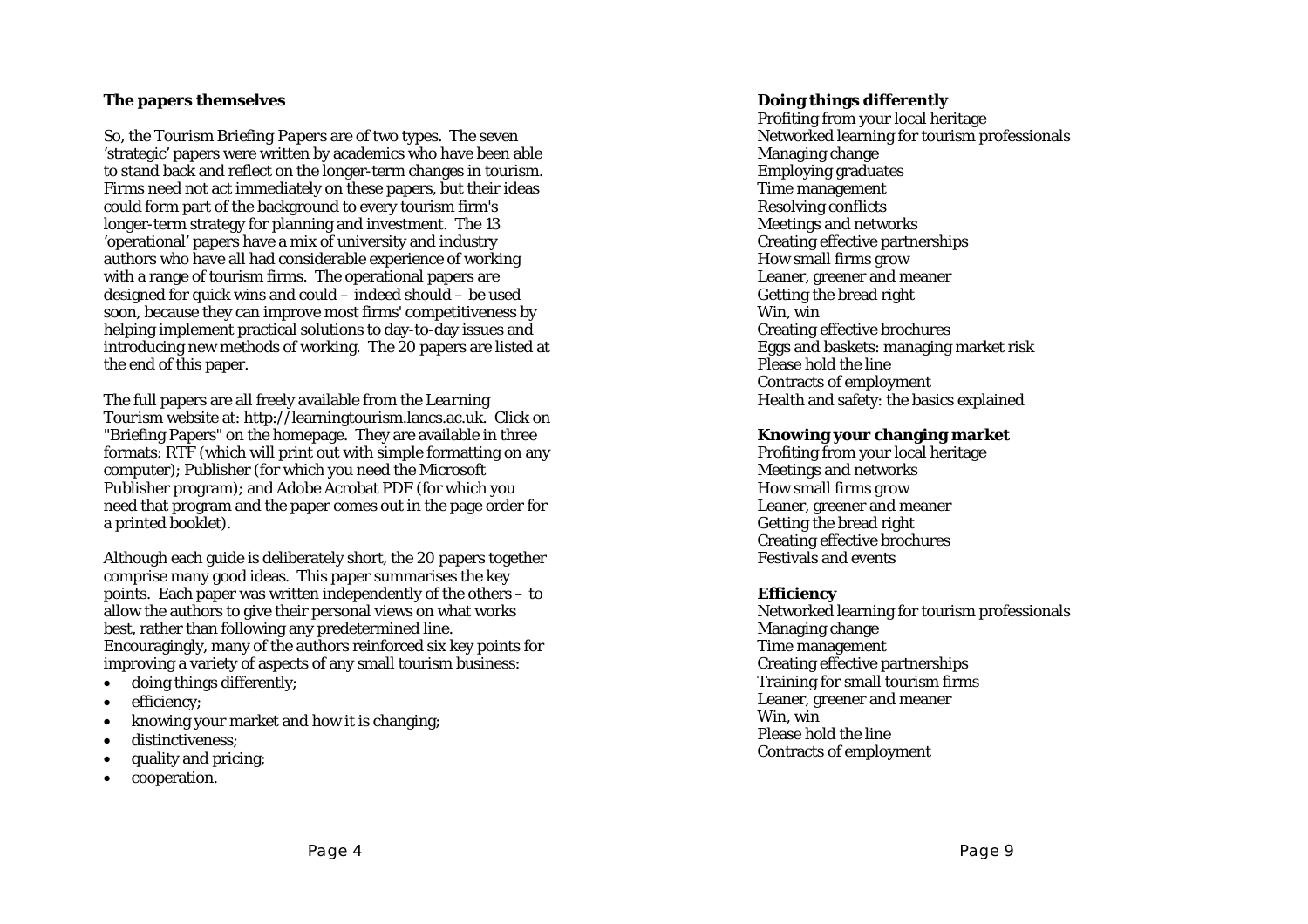# **THE TOURISM BRIEFING PAPERS**

#### **Operational and strategic papers**

#### **Operational Papers**

Time management (Gordon Clark) Managing change (Gordon Clark) Resolving conflicts (Nigel Watson) Leaner, greener and meaner (Richard Joynson) Training for small tourism firms (Viv Cuthill) Getting the bread right (Andrew Whitley) Win, win (Alan Heywood) Creating effective brochures (Tara Sewell) Compulsory purchase orders Festivals and events (Tara Sewell) Festivals and events (additional detailed advice) (Tara Sewell) Please hold the line (Sue Young) Contracts of employment (Katy Moussaada) Health and safety: the basics explained (Sue Young)

#### **Strategic Papers**

Profiting from your local heritage (Ian Whyte) Networked learning for tourism professionals (Susan Armitage) Employing graduates (Luke Pittaway and Gordon Clark) Creating effective partnerships (Nigel Watson) Meetings and networks (John Urry) How small firms grow (Mike Parsons and Mary Rose) Eggs and baskets: managing market risk (Gordon Clark)

#### **Themes of the Papers**

#### **Cooperation**

Profiting from your local heritage Networked learning for tourism professionals Resolving conflicts Creating effective partnerships Training for small tourism firms Compulsory purchase orders Festivals and events

Every paper advises firms to improve how they operate. The *status quo* for many firms is just not good enough to expand the business, or even to hold on to market share. It will not provide a decent return on investment, a good standard of living for the owner or finance re-investment to maintain standards. The guides show how quality can be improved in practice, and quickly.

# **2) Efficiency**

No one likes to think of themselves as inefficient, but it is surprising how one can get into a rut and not see that one could use one's own time more effectively. Some businesses are so busy with daily tasks that they are unclear as to how profitable they really are, or could be. Staff training will often raise productivity without having to work any harder or longer – just smarter. Efficiency may come from a modest change like a better manner when answering the telephone or clearer contracts of employment for staff so future wrangles do not eat up time and cause ill will. Several of the papers show how to raise efficiency quickly and cheaply.

#### **3) Knowing your market and how it is changing**

It is obvious that society is changing and people's expectations of hotels, resorts and visitor attractions are rising. Astute competitors and the media will see to that. Several of the briefing papers show how to gauge what customers want and will pay for. Deep issues like why people travel and simpler ones such as what facilities guests expect all point to the need for researching the market.

#### **4) Distinctiveness**

Small firms often find it difficult to compete with larger ones that can offer a wider range of facilities and services at a competitive price. The small firm's solution, according to many of the authors, should be to specialise in something distinctive. This reduces the competition. It might be a product that the